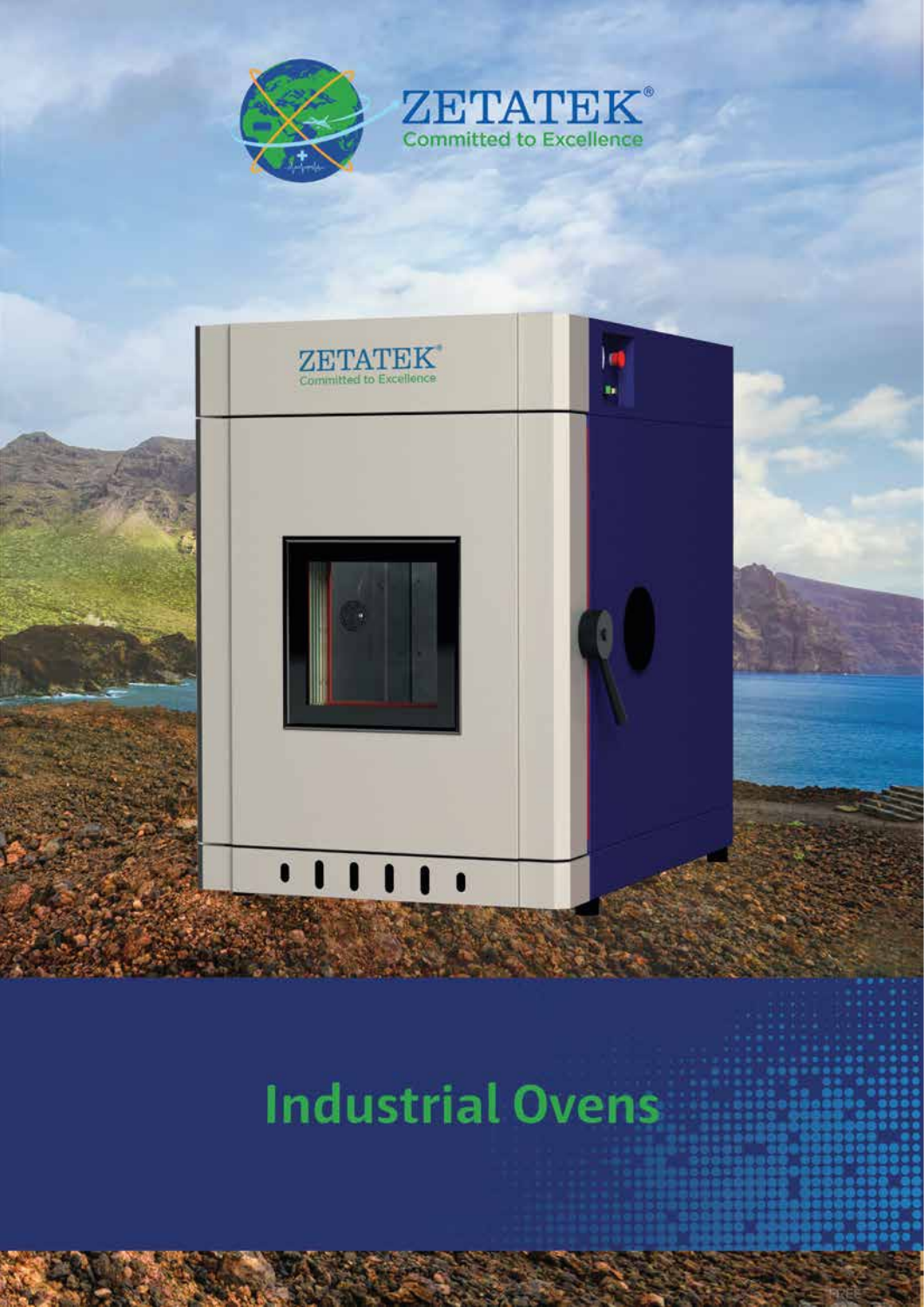### Salient Features



# **2**

**Bad weather seems better through a window..**

#### **Light Weight**

#### **3 Interior**

The chamber body is made entirely out of sheet metal making it light weight.



#### **Exterior**

The outer panels are powder coated for corrosion-resistance and aesthetic appeal.

#### **4 Insulation**

The test space made from stainless steel 304 provides excellent resistance to corrosion. The aesthetic look is elevated by a mirror finish. The inner tank is welded airtight ensuring that moisture does not leak into the insulation.

Multilayer insulation with glass wool provides resistance against high and low temperature with just 100mm insulation thickness.

- Compact design with small foot print
- **Illuminated test space**
- **In Isolated electrical compartment for safety**







**Latch**

The door can be easily engaged and disengaged with an elegant rotary latch.

**Uniform Air Flow** 

A specially designed bottom sheet with baffles is used to distribute the air throughout the test space with uniformity within  $\pm 1$  °C.

#### **Port Hole**

A port connects cables to the test specimen during testing. These are sealed with soft silicon to avoid thermal leakages.

#### **Double Gasket**

Two silicon gaskets prevent thermal lekages and contain the heat within the chamber.

#### **Damper**

An exhaust damper helps in ventilating and faster cooling of chamber.

**5**

**6**

**7**





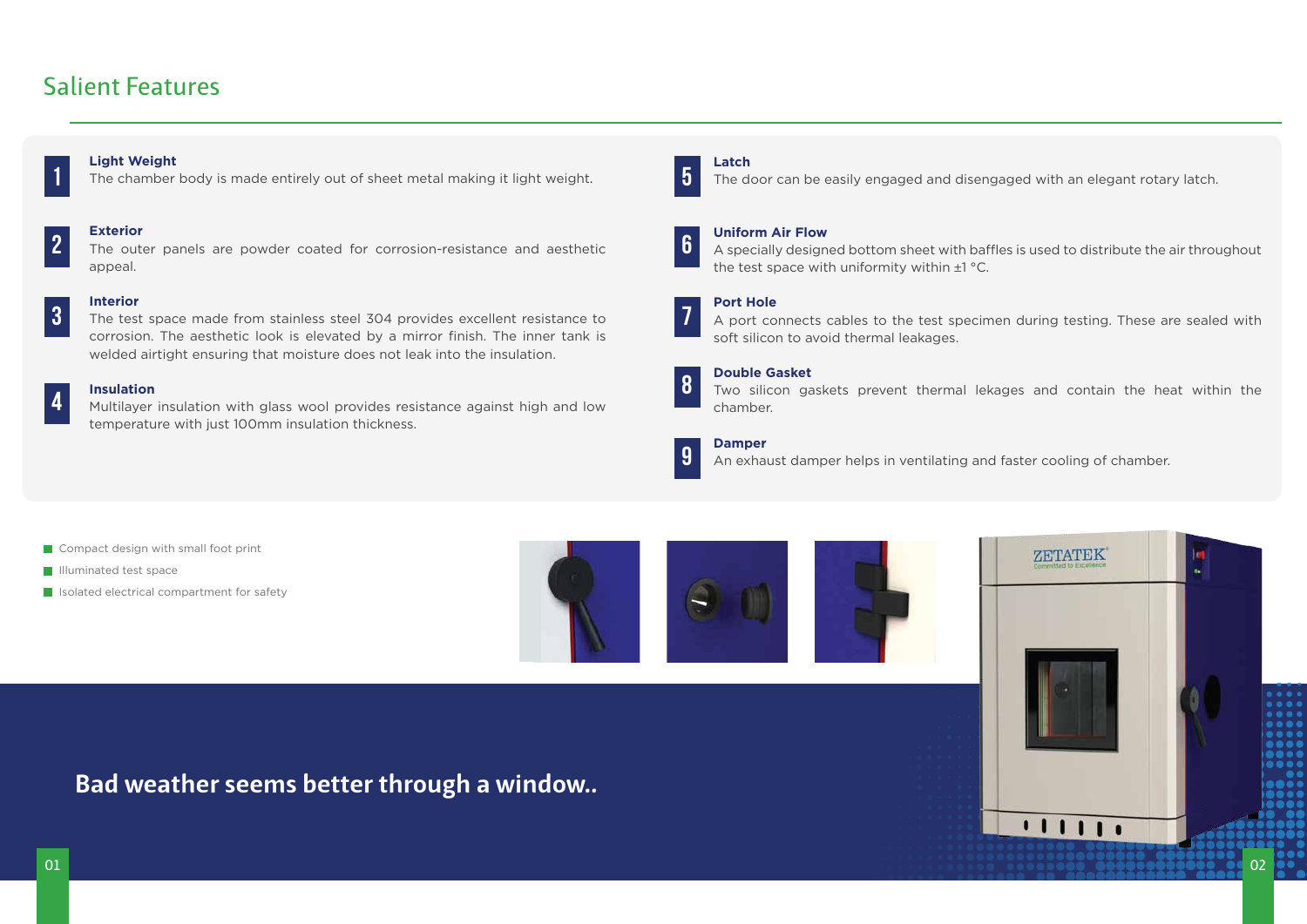### Controller



Exportable to CSV file for easy analysis and graphing in Excel.



Chamber temperature is controlled with an advanced PID controller providing ultimate performance. Temperature uniformity, temperature stability, rate of heating and recovery time are maintained with high reliability.

#### Programs

- Recording of unlimited test data Transfer of test data through a USB pen drive
	-



- Capability to set 50 programs, 500 segments and 999 cycles
- Numerical entry of profile parameters
- Ramp, dwell, hold back function for program mode
- Automatic restart of program after power failure



П User Friendly Instrumentation



### Data logging

#### Connectivity

■ Connectable to chamber through Ethernet or Serial Port (RS-485, RS-232)

### Safety Devices

- **Earth leakage breaker**
- Electrical compartment door switch
- Thermal fuse
- High and low temperature limiter
- Thermostat for overheat protection **T**
- Semi-conductor fuse for heater  $\blacksquare$



#### **Software**

Numerical and graphical visualization of test parameters

**Program and Manual mode of chamber operation** 

\*some of the features mentioned above are optional.

04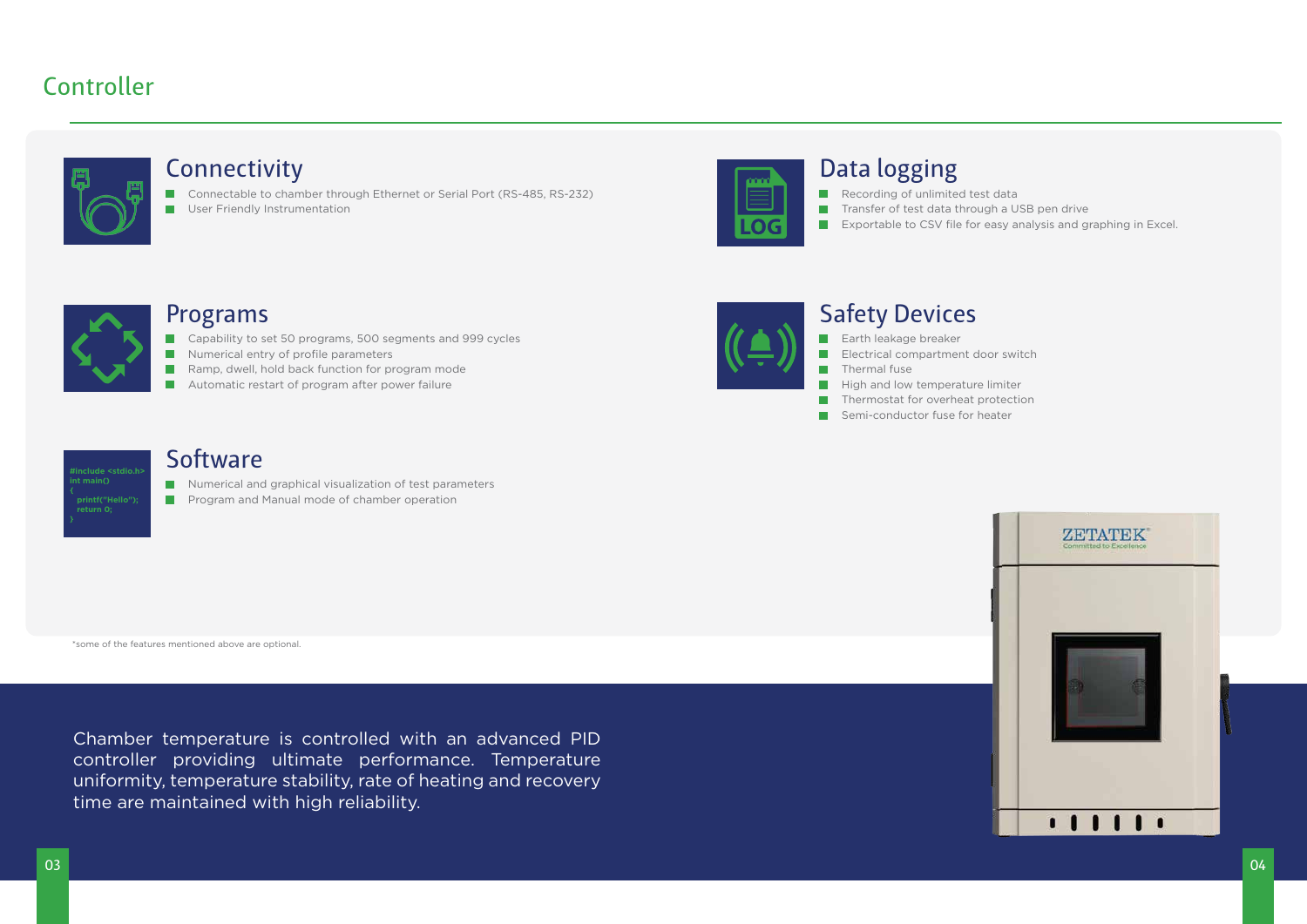#### *Note*

*1. According to IEC 60068-3-5 & IEC 60068-3-6.*

*2. After reaching a steady state at the given set point, when test space is empty.*

05

*\*We reserve the right to make any technical changes.*

Supply Voltage

| <b>Electrical</b>                                  |                      |
|----------------------------------------------------|----------------------|
| Temperature Homogeneity (°C)                       | $\pm$ 1              |
| Temperature Stability ( $^{\circ}$ C) <sup>2</sup> | $\pm$ 0.5 to $\pm$ 1 |
| Heating Rate (°C/min) <sup>1</sup>                 | $1$ to 5             |
| Temperature Range (°C)                             | Ambient to +250      |

415V ± 10% / 50Hz ± 3% / 3+N+G or 230V ± 10% / 50Hz ± 3%

### **Options**

- **Multi-level adjustable wire shelves.**
- Inspection window with multi-layer vacuum sealed **The Co** toughened glass
- $\mathcal{L}^{\mathcal{A}}$ Test specimen temperature measurement and control
- Multiple Independent sensors for temperature measurement  $\mathbb{R}^n$
- Automatic Damper
- Reinforced floor for heavy specimens П
- External electrical terminals  $\mathcal{L}_{\mathcal{A}}$
- Multiple portholes of 75mm or 125 mm diameter. **The Second**
- $\mathcal{L}$ Test space made from stainless steel 316
- **EXTER** External panels made from stainless steel

### **Specifications**

| <b>Models</b>                  |   | $ZOC-4$ | $ZOC-6$ | $ZOC-12$ | $ZOC-25$ | $ZOF-4$ | $ZOF-6$ | $ZOF-8$ | $ZOF-10$ |
|--------------------------------|---|---------|---------|----------|----------|---------|---------|---------|----------|
| <b>Dimensions</b>              |   |         |         |          |          |         |         |         |          |
| Test Space Volume (I)          |   | 31      | 62      | 126      | 253      | 393     | 591     | 769     | 1030     |
| Internal Dimensions (mm)       | W | 312     | 400     | 540      | 600      | 700     | 825     | 900     | 1000     |
|                                | d | 320     | 340     | 390      | 650      | 730     | 700     | 950     | 1030     |
|                                | h | 312     | 460     | 600      | 650      | 770     | 1025    | 900     | 1000     |
| <b>Temperature Performance</b> |   |         |         |          |          |         |         |         |          |

06

\*Customization of options and accessories on request.



only in the mind..

### Chamber Views





Side View **Front View** 

Top View